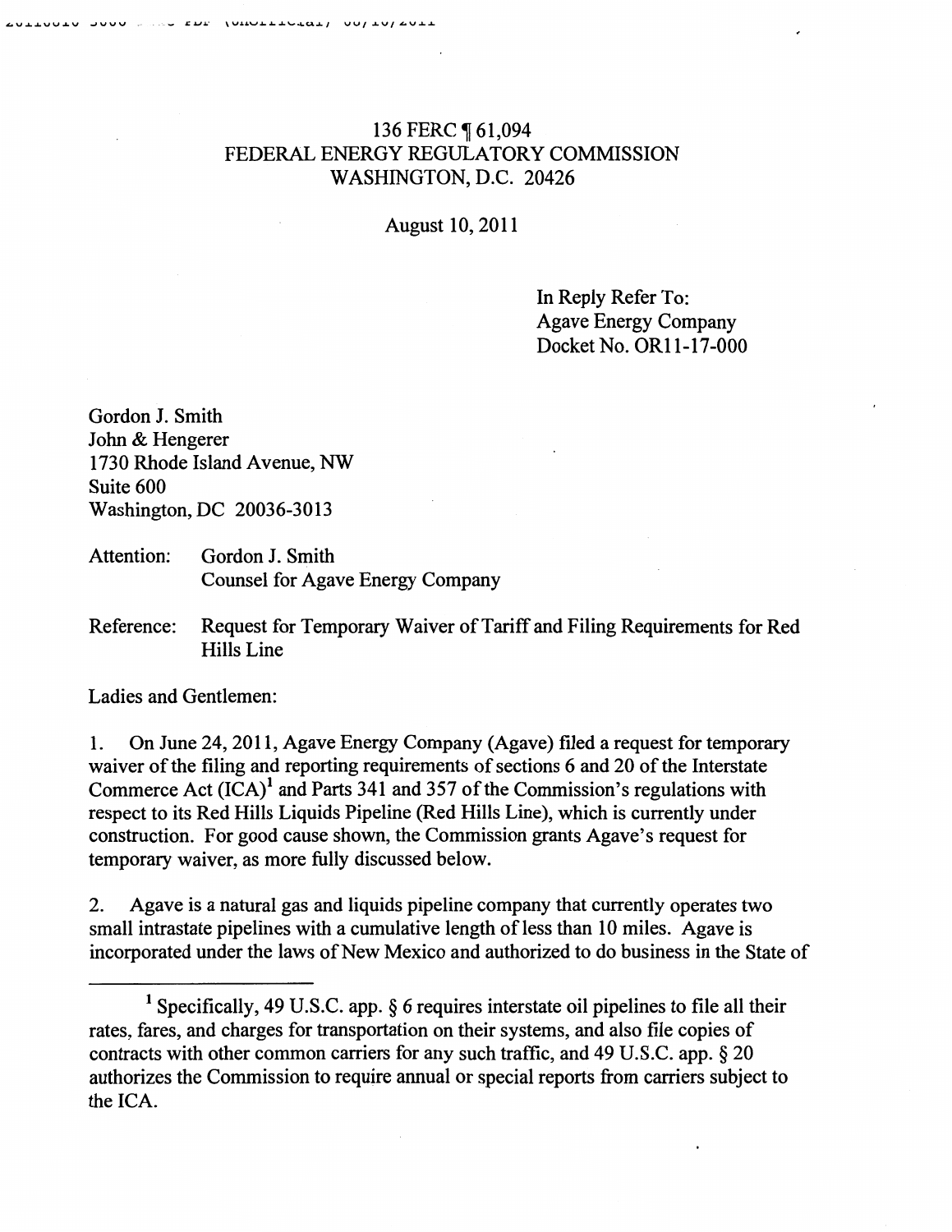## Docket No. OR11-17-000 -2-

New Mexico. Agave is currently in the process of constructing the Red Hills Line, which will move liquids in interstate commerce.

3. Agave states the Red Hills Line is an 8" line approximately 27.5 miles in length, originating at Agave's Red Hills Plant in Lea County, New Mexico, and running in a northeasterly direction to its destination point, an interconnection with Chevron's West Texas Pipeline near Eunice, New Mexico. Agave states there are no intermediate points of the line and no third-party requested the construction of an interconnection with the line.

4. Agave states it will use the Red Hill Line exclusively to transport liquids gathered into and processed at its Red Hills Plant to an interstate products line owned and operated by Chevron West Texas Pipeline Company. Agave states it will own all of the liquids transported on the Red Hills Line. Agave also explains that it is on schedule to complete construction of the Red Hills Line and Plant by March I, 2012, but unforeseen delays may extend the completion date to July 1, 2012.

5. The Commission previously granted requests for temporary waiver of the filing and reporting requirements of sections 6 and 20 of the  $ICA<sup>2</sup>$ . The Commission granted these waivers based on the fact that (1) the pipelines (or their affiliates) own 100 percent of the throughput on the line; (2) there is no demonstrated third-party interest in gaining access to or shipping on the line; (3) no such interest is likely to materialize; and (4) there is no opposition to granting the waivers. In these cases, the Commission determined there were no active third-party shipper interests to protect under the ICA, and temporary waivers of the filing and reporting requirements of sections 6 and 20 were therefore warranted. However, the Commission granted the waivers subject to revocation should circumstances change, and required the pipelines to keep their books and records in a manner consistent with the Commission's Uniform System of Accounts.

6. Agave's request for waiver is similar to previous requests from pipelines that received waivers of the filing and reporting requirements of ICA sections 6 and  $20<sup>3</sup>$ Agave's Red Hills Line has no intermediate interconnections with other pipelines or refineries between the Red Hills Plarit and the interconnection with Chevron's West

<sup>3</sup> Waiver of the filing requirements pursuant to sections 6 and 20 of the ICA includes waiver of Parts 341 and 357 of the Commission regulations, which implement the filing requirements of sections 6 and 20 of the ICA.

'"'

 $\mathbf{I} \subset \mathbb{R}$ 

<sup>&</sup>lt;sup>2</sup> Sinclair Oil Corp., 4 FERC ¶ 62,026 (1978) (Sinclair); Hunt Refining Co. and *East Mississippi Pipeline Co.,* 70 FERC ~ 61,035 (1995) *(Hunt); Ciniza Pipe Line Inc.,*  73 FERC ~ 61,377 (1995) *(Ciniza); Enbridge Pipelines (NE Texas Liquids) L.P.,*  110 FERC ~ 61,159 (2005) *(Enbridge* ); and *Whiting Oil and Gas Corp.* 131 FERC <sup>~</sup>61,263 (2010).